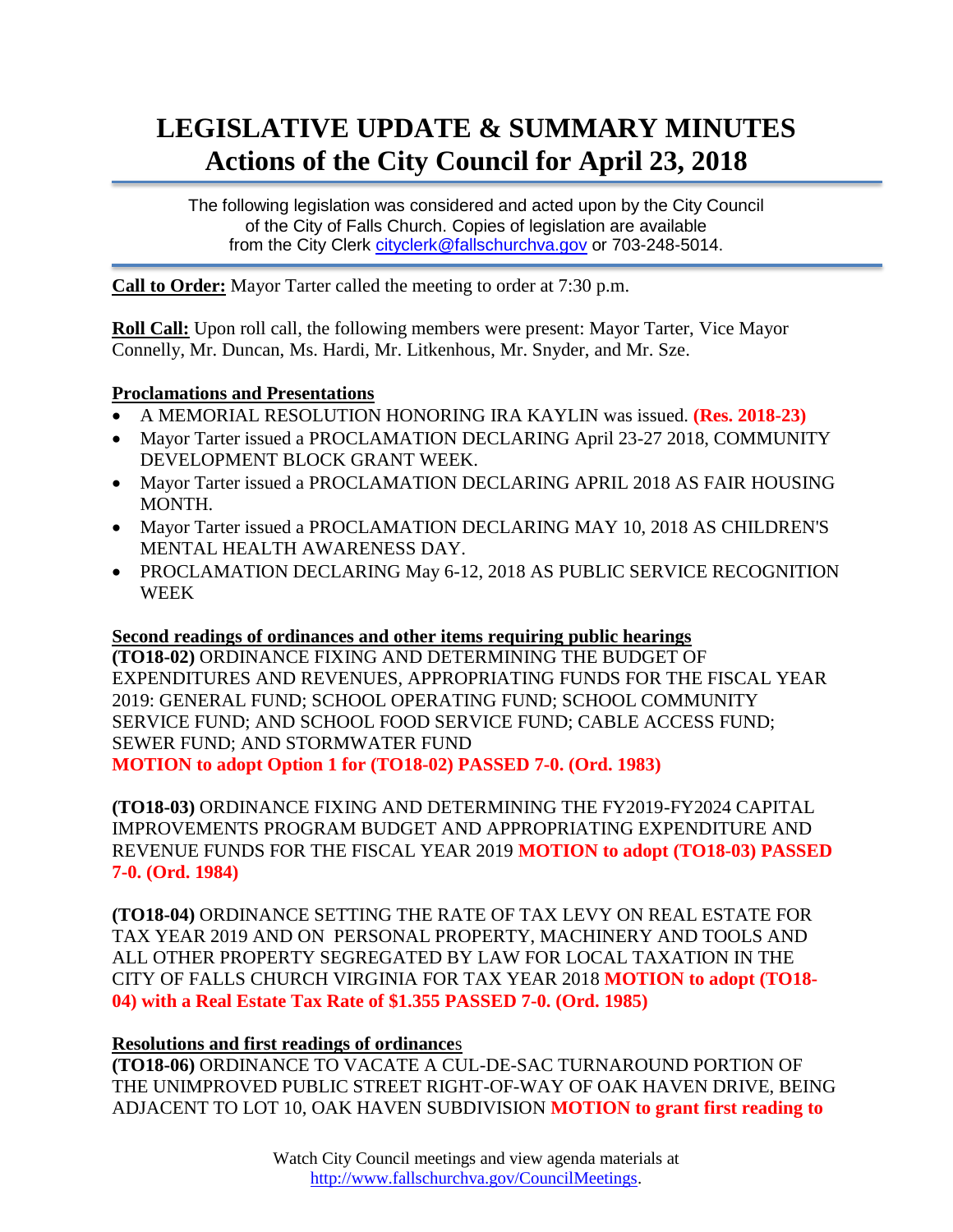**(TO18-06); refer to the Planning Commission and city staff for recommendations; schedule public hearing and second reading for June 11, 2018 and advertise the same according to law PASSED 7-0.** 

#### **Consent items**

(CONSENT) AUTHORIZE THE CITY MANAGER TO AWARD CONTRACT TO BRIGHTVIEW LANDSCAPE SERVICES, INC. FOR LANDSCAPE MAINTENANCE **SERVICES** 

(CONSENT) AUTHORIZE THE CITY MANAGER TO AWARD CONTRACT TO EXPRESS TECHNOLOGIES, INC. FOR LOW VOLTAGE SERVICES FOR THE CITY HALL PUBLIC SPACE AND SAFETY IMPROVEMENTS PROJECT

(CONSENT) AUTHORIZE THE ADDITIONAL EXPENDITURE OF UP TO \$450,000 UNDER AN EXISTING CONTRACT WITH LV COMM-SEC, INC., FOR THE CITY HALL PUBLIC SPACE & SAFETY IMPROVEMENTS PROJECT

Appointments:

- New Appointment: William Brew Recreation and Parks Advisory Board (09/01/17) 08/31/20 (Unexpired Term)
- New Appointment: Jordan Hicks Housing Commission  $01/01/18 12/31/20$  (Unexpired Term)
- New Appointment: Philip Osburn Architectural Advisory Board (Alternate) 06/01/16 05/31/19 (Unexpired Term)
- Reappointment: Andrew Crawford Environmental Sustainability Council 03/01/18 02/28/21
- Reappointment: Sarah Bayldon Beaman Environmental Sustainability Council 03/01/18  $-02/28/21$
- Reappointment: Barbara Tesner Tree Commission 04/01/18 03/31/21
- Reappointment: Marshall Jarrett Retirement Board 05/01/18 04/30/21
- Reappointment: Connie Rydberg Retirement Board 05/01/18 04/30/21
- New Appointment: Rosemary Ziskind Friends of Cherry Hill Foundation Representative on the Arts and Humanities Council of Falls Church – (03/01/18) – 02/28/21 (Unexpired Term)
- New Appointment: Terry Zawacki Library Board of Trustees Representative on the Arts and Humanities Council of Falls Church –  $(03/01/17)$  –  $02/28/20$  (Unexpired Term)
- New Appointment: Ron Anzalone Victorian Society Representative on the Arts and Humanities Council of Falls Church – (03/01/18) – 02/28/21 (Unexpired Term)
- Reappointment: Ellen Gross Village Preservation and Improvement Society Representative on the Arts and Humanities Council of Falls Church – 03/01/18 – 02/28/21

**MOTION to adopt the Consent agenda PASSED 7-0.**